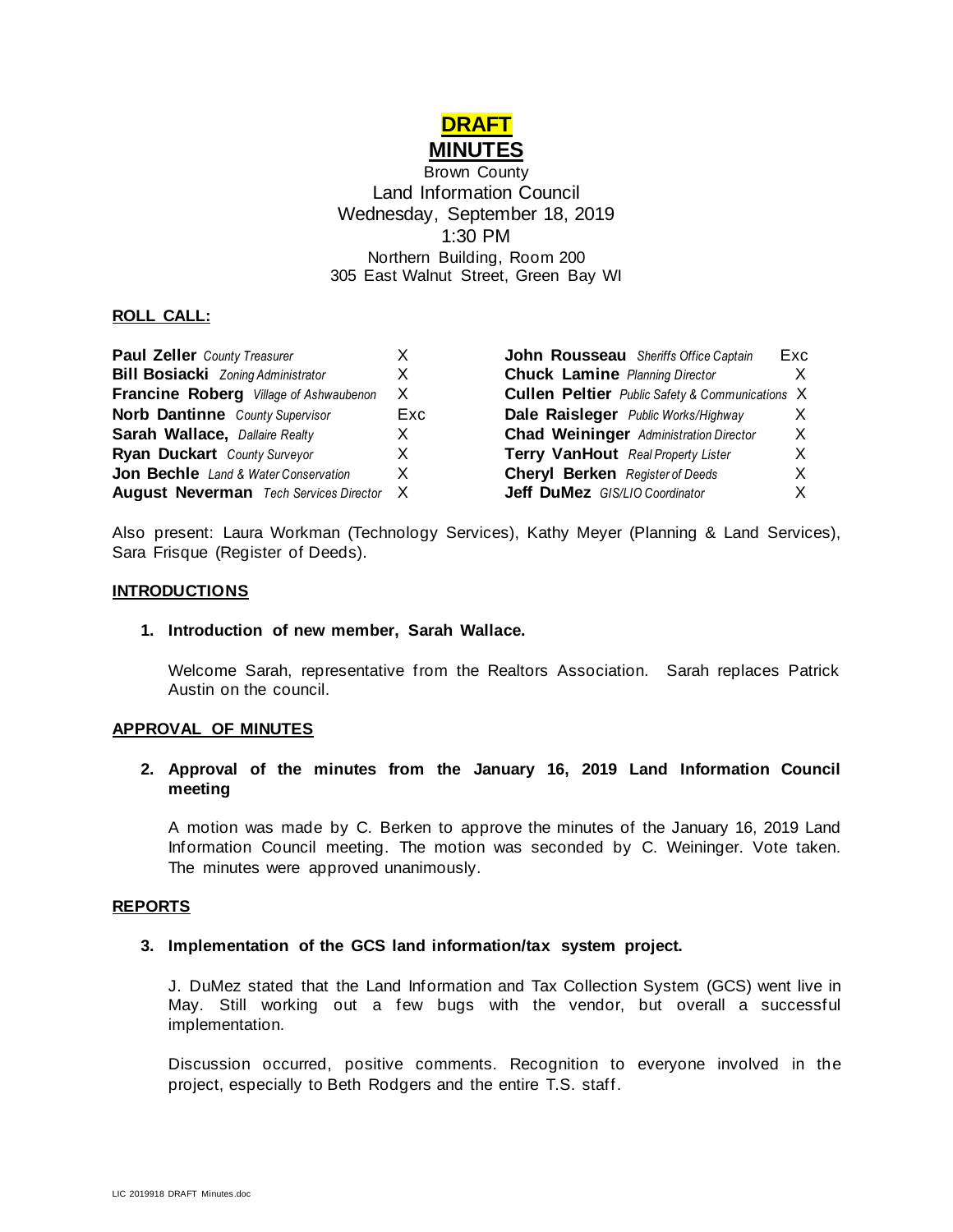#### **4. Other project reports.**

J. DuMez provided an update on the Brown County Land Information Plan 2019-2021. J. DuMez stated that the new three-year plan was approved at the January 16, 2019 meeting and the key projects of the plan are listed in the minutes from said meeting. J. DuMez stated that most of the projects are in the works now or will be in 2020 pending budget approval.

### **NEW BUSINESS**

### **5. Review policy regarding online parcel owner name searches.**

J. DuMez brought this item forward for discussion on whether or not to allow the public to search land owner names on the new GCS web portal. J. DuMez stated that this has been a contentious subject and provided some background information on the topic. Our current policy is that the free online database only allows queries by parcel number or by address. Users can make a formal request or by obtaining a user name and password from Brown County to enable owner name searches. There is no charge to obtain a password. The question is, should Brown County leave the policy as-is, allow anonymous searches by land owner name with an option that land owners could opt-out, or make it a policy that ALL land owners would be searchable? P. Zeller conducted a survey of all counties in Wisconsin and stated that 61 counties allow name searches (of those 61 counties, 8 counties allow the opt-out), 10 counties do not allow search by name, and 1 county Paul was unable to determine. P. Zeller and C. Berken brought up Safe at Home, a statewide address confidentiality program. C. Berken stated that she is currently working with Corp. Counsel with regard to this legislation. Discussion occurred concerning online owner name searches.

A motion was made by A. Neverman to table the issue and seek opinion from corp. counsel on how to address the Safe at Home legislation. The motion was seconded by T. VanHout. Vote taken and carried unanimously.

# **6 Review and approval of the Land Information 2020 budget.**

J. DuMez reviewed the proposed 2020 Land Information budget summary.

J. DuMez stated it's been about 5 years since the Land Information account has had a positive balance.

Revenues – projecting 2020 revenue total of \$325,150

- Real Estate fees
- Contributions from Municipalities for LiDar project
- Training & Education Grant
- Charges for map sales, plat books sales, interest
- Wisconsin Land Information Strategic Initiative Grant  $= $40,000$  grant (plus \$25,000 carry over from 2019). Grant funds used for remonumentation of public land survey system corners, air photos and LiDAR topographic mapping.

Expenses – proposed expense total of \$258,463